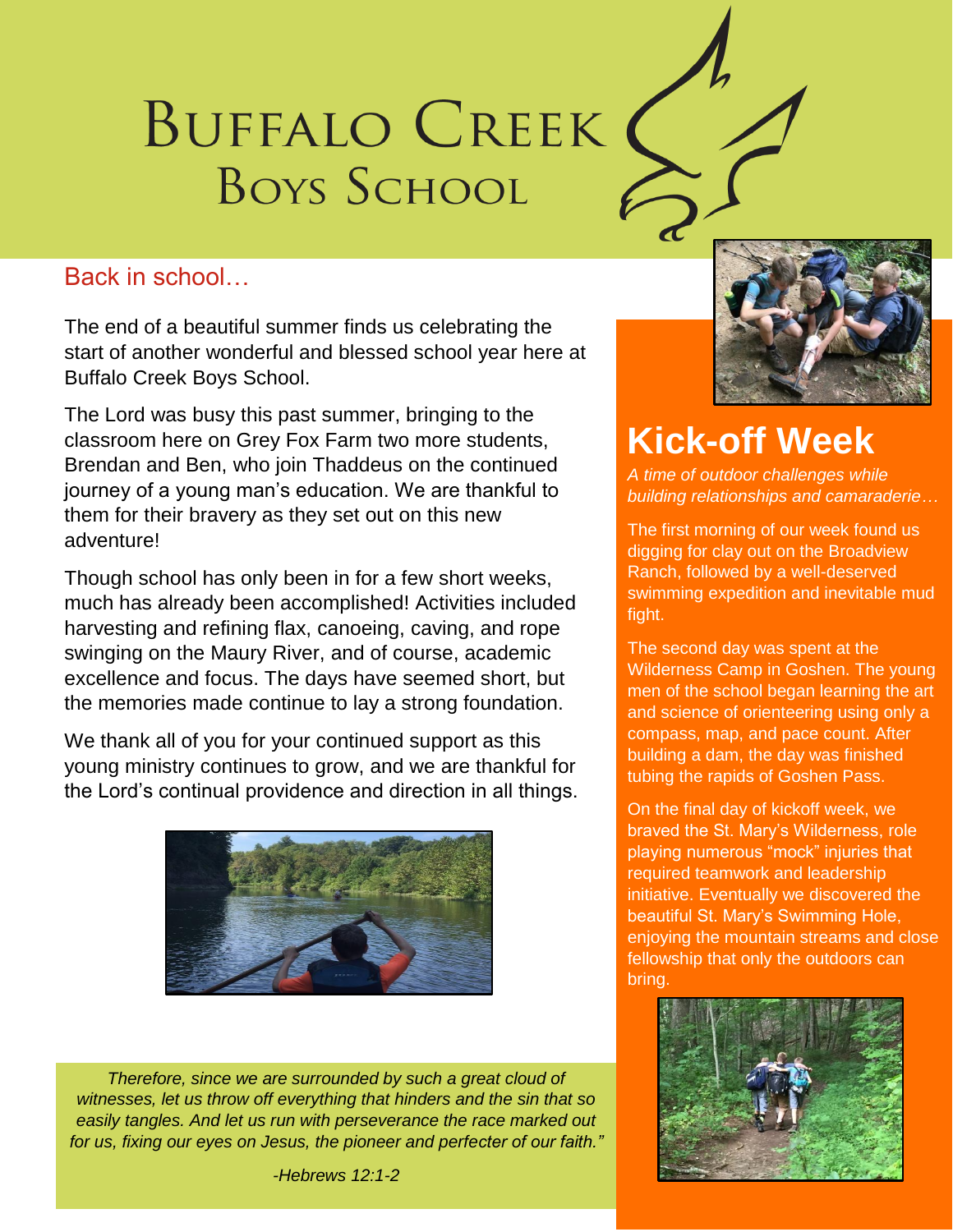## Academic Excellence

In just a few short weeks, the desire to learn has become contagious, as was evident by the students' desire to come to school on Labor Day! While students continue to explore arithmetic, logic, biology, and the arts of language, the students also branch out into useful and interesting interdisciplinary activities, such as building a canoe – a test and experiment in measurement and engineering. Additionally, they have the opportunity to work with pottery and diverse techniques in clay design and construction, and will see that through to firing the kiln in October, and displaying their art at the annual "Christmas at the Cabin" sale on December 8<sup>th</sup> and 9<sup>th</sup>.